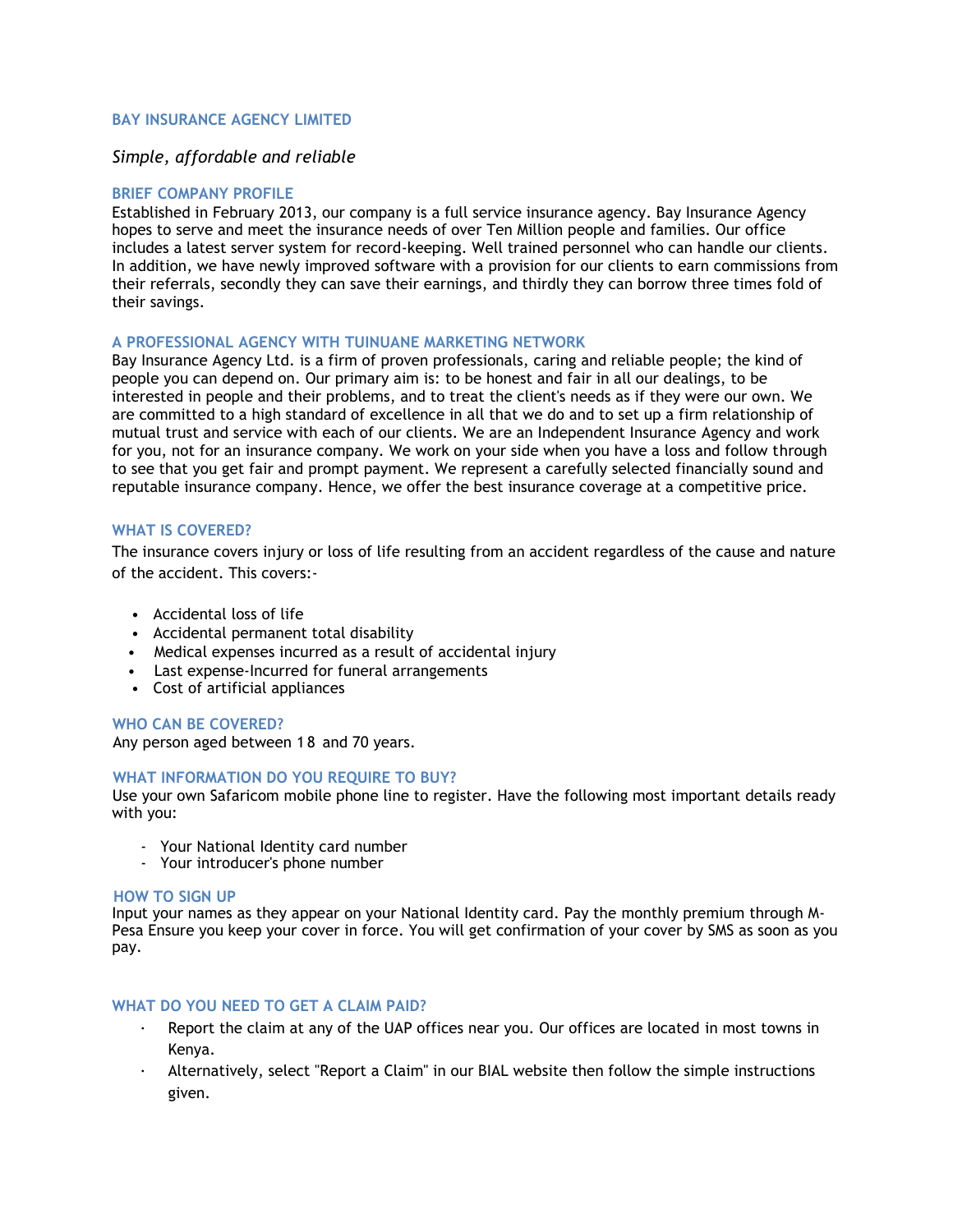- · You may also complete a claim form (available in U.A.P. offices country-wide and U.A.P website) and attach the following: Medical reports and hospital bills for reimbursement of medical expenses already incurred and paid by you following accidental injury
- Police abstract following a car accident, theft attack or burglary. All such incidents must be reported to the police as soon a practically possible
- Doctors report in the event of a Permanent Total Disability claim
- Death notification and the National Identity Card of the beneficiary for Funeral Expenses Claims
- . National Identity Card of both the decease and the beneficiary and the burial permit in the event of loss of life
- . Your claim can be settled via Safaricom M-Pesa service
- · Your insurance becomes effective 48 hrs after you receive confirmation through SMS.

#### **DEFINITIONS**

**ACCIDENTAL PERMANENT TOTAL DISABILITY** means bodily injury resulting in absolute disablement caused directly by accidental visible means. Compensation for permanent total disability following loss of or loss of use of a limb or limbs will be paid according to extent of disability caused. More details are available in the U.A.P. website and B.I.A.L. website.

**MEDICAL EXPENSES** means the cost of medical, surgical or other forms of remedial treatment as prescribed by a qualified medical doctor.

**COST OF ARTIFICIAL APPLIANCES** means the cost of medical appliances prescribed by a qualified and registered member of the medical profession such as crunches.

## **HOW SOON WILL A CLAIM BE PAID?**

After providing all documents required, payment will be made through Safaricom M-Pesa service within:

48 Hours - for loss of life claims 30 Days - for Permanent total disability claims 7 Days - for medical expenses claims

**PLEASE NOTE:** Medical bills for the first amount of Kshs. 1,000/= are payable by the insured. U.A.P. will settle all expenses incurred above Kshs. 1,000/= up to the limit cover.

The insurance cover will start on effect of the date of monthly payment. Premium once paid is not refundable. **TERMS AND CONDITIONS APPLY.** 

> **Kshs.200 Buys Kshs 250,000 Personal Accident Insurance Cover With Last Funeral cost of Kshs 40,000** (Spouse cover - 150,000, Children cover 100,000)

*\*Spouse rate at Kshs. 70 per month \*Children @ Kshs. 50/month (below 21 years) \*No medical exam \*Just answer a few questions \* buy direct with M-Pesa.* 

*\*No charges to customers \*Full coverage first day. \*No waiting period \*Name &DOB of Children on application*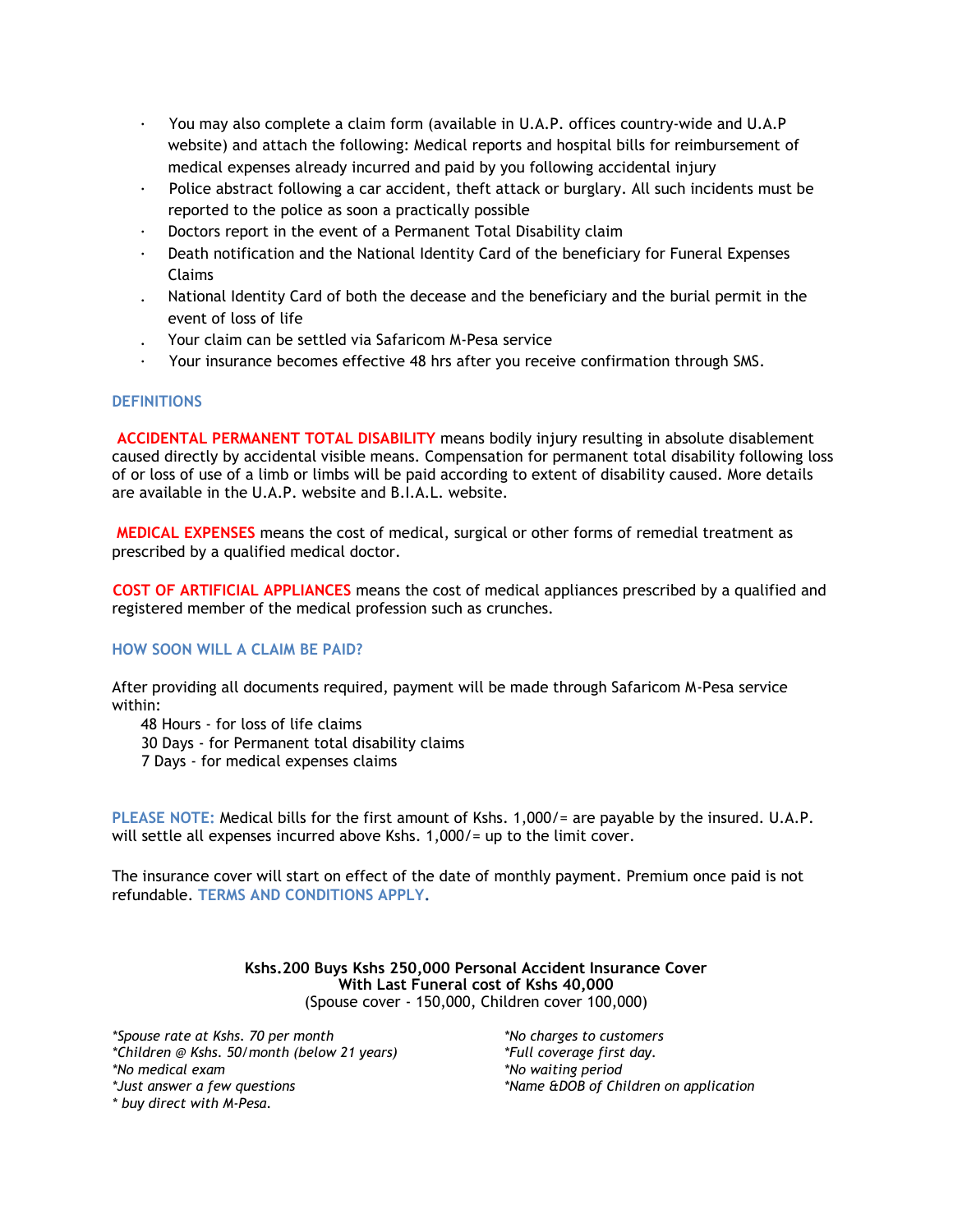BAY INSURANCE AGENCY LIMITED has introduced a new Multi Level Marketing creative solution for the purpose of rolling out insurance product to tap new emerging markets. We have built a fully pledged system that will allow our clients recommend other clients for a similar cover thus earning a commission which they can save and also borrow monies. We are committed to support our clients' growing and continuously changing needs.

Following successful registration with the relevant regulators, BIAL has officially launched TUINUANE MARKETING NETWORK in November this year. This is an occupational cover scheme that pools together benefits of more than one person / company or employer, and their employees.

#### **WHAT IS A TUINUANE MARKETING NETWORK**

TUINUANE MARKETING NETWORK is an insurance benefit scheme that allows people whether selfemployed, recent graduate, a dependant or on fixed-term employment. It can also be used by members who are looking for a separate scheme to increase their earning, loan capability while alive and saving for their family when they depart.

#### **WHO IS ELIGIBLE TO JOIN**?

Any person, aged 18 years and above and have a Kenya Government issued ID card

#### **BENEFITS**

Benefits never canceled or reduced for life of the policy, if premiums are paid on time. Benefits never canceled or reduced regardless of future changes in age, health or occupation Earn a commission on every referral you make, up to five levels your down-line Save your earnings with us

Earnings can be paid monthly or quarterly

Borrow up-to 2/3 value of your PA Cover. 1/3 must be your savings with us *(E.g. Value of PA Value is Kshs. 250,000. Save up to Kshs. 40,000 and borrow up to Kshs. 120,000)*

### **CAN ONE CHANGE PAC VALUE AMOUNT AT WILL?**

We will soon offer other packaged values for our TUINUANE MARKETING NETWORK and contributions will be flexible for members; you specify and choose change of the new PAC value amount. It is then subject to a 30-day notice period. The monthly fees applicable also change.

#### **WHEN ARE BENEFITS PAYABLE?**

Benefits are payable on: 1) upon death whilst a member (spouse/children) 2) Savings 3) Loans on request

#### **HOW TO REGISTER**

Mobile application in communication with the database

1) SMS registration **to 20886** Reg# ldNo. #fullname#DOB#spouse#numberofchildren#introducernumber Send message to 20886 (e.g.; Reg#1875146#David NgeiMumo#18-08-63#YES#2#2#0722750950)

2) Receive registration confirmation message Dear David, You are registered with BIAL; your account number is 123456789. Send Ksh.370 to pay bill 886900 to activate your insurance.

*(Calculations: PACValue-250,000 Member-200, spouse-70, two Children @50=100Total 370)*

3) Receive activation confirmation message

We have received Ksh.370 for account 123456789. Your personal accident insurance has been activated and is valid for 30 days until 31/11/2013. For help: contact our customer care on 0703735635.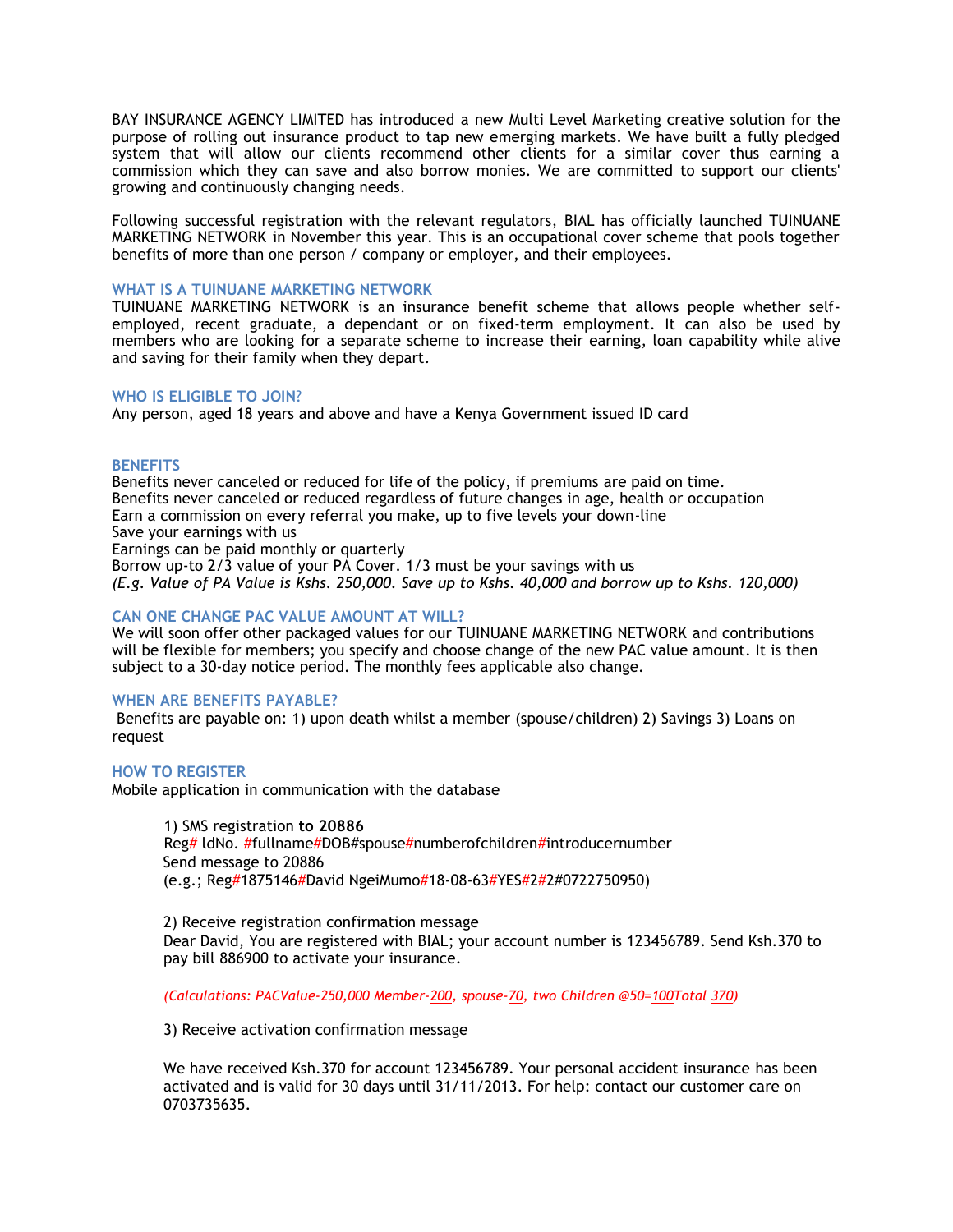## **HOW DOES ONE CONTRIBUTE?**

Remittance of contributions is due monthly by the  $10<sup>th</sup>$  day of each month

- Go to Safaricom menu
- Go to M-Pesa menu
- Select Pay bill
- Enter Pay Bill No. 886900
- Enter your account number
- Enter your PIN No.
- Review details and press send (Confirmation will read sent to BAY INSURE)

#### **HOW TO CHECK YOUR STATUS ON THE INTERNET?**

Visit our website, click on member statue icon. Fill in details as specified

- 1) Your BAY account number
	- 2) Password

Your personal page will pop up showing the following details:

- a) His / Her numbers of group per levels
- b) His / Her Payment report
- c) His / Her commissions report
- d) His / Her claims report
- e) General information and tips

## *(NB. You cannot make changes, copy or even alter any details on this page.)*

## QUERRIES via SMS platform**:**

- 1. Total Payments Query SMS word **PAYMENTS** to 20886
- 2. Total Commissions Query –SMS word **COMMISSIONS** to 20886
- 3. Total Commissions Claims SMS word **REDEEM** to 20886
- 4. Balance Query SMS word **BALANCE** to 20886

## **NOTES:**

- 1. There will be a standing balance of Kshs.100 on all claims
- 2. Claims on commissions can only be made if they are greater than Kshs. 500
- 3. Borrowing of loans is only applicable where balance is greater than Kshs. 5,000. (You can borrow up to 3 times of balance greater than Kshs. 5,000 and up-to 2/3 value of your PAC)
- 4. Payments on claims will be done on the 15th of every month. *(M-Pesa charges apply)*
- 5. Insurance claims are settled immediately*. All documents provided.*

If you require any further information or you would like to arrange a meeting to discuss more about the TUINUANE MARKETING NETWORK, contact our Personal insurance Advisor or visit our offices.

You can also contact us on Tel: (0)20 2610 615/ 0737 316 792, Fax: (0)20 272-2415 or

**JOIN OVER 100,000 CURRENT TUINUANE MARKETING NETWORK POLICYHOLDERS**